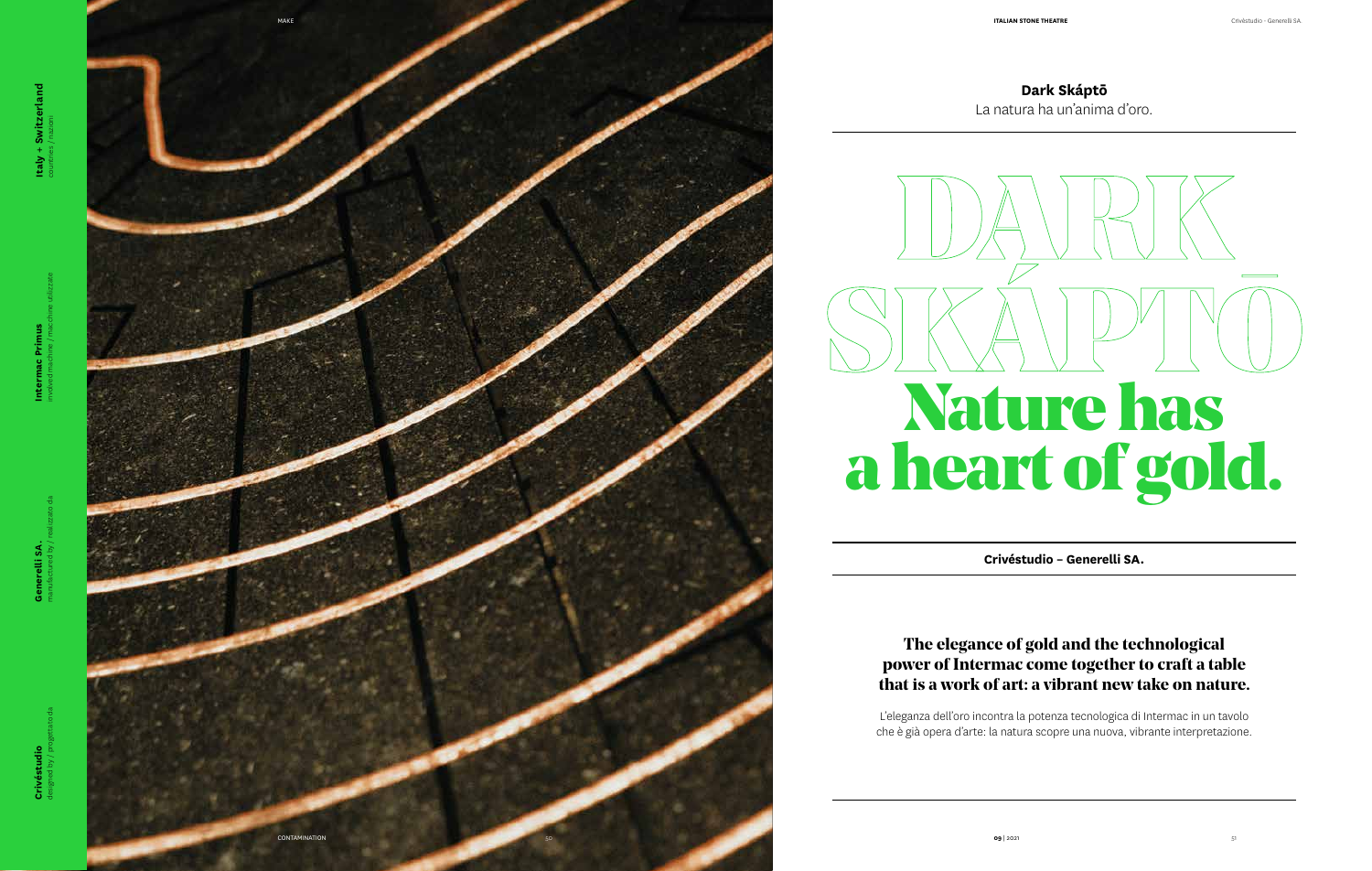It: so say the creatives who flee monotony and<br>so teach the visionaries whose insatiable minds<br>investigate nature and biology, always finding<br>something unprecedented and exciting. So it is<br>such a rare but timeless process it: so say the creatives who flee monotony and so teach the visionaries whose insatiable minds investigate nature and biology, always finding something unprecedented and exciting. So it is such a rare but timeless process – the fossilisation of trees – triggered an ambitious design project that echoes the workings of nature and seeks out their true essence. Time, clay and sand, elements

that have powerfully shaped life over the ages, become modular concentric rings with a gold leaf overlay protected by a transparent resin covering. **Dark Skaptō** is more than just an imposing table with overlapping gold veins: it is a veritable work of art, to the extent that art is beauty. The project was conceived by Paolo Criveller, founder of CrivéStudio, an architecture and design studio near Treviso that specialises in works of internal design, which subvert and take to extremes the principles of architecture even as it preserves a special awareness of landscapes, history and urban planning. These are the marks of distinction that the team led by Paolo implements wisely and skilfully as it faces projects challenging the limits of art and technique integrating the important lessons gleaned from their advanced investigation of aesthetics.

A meeting point and source of common ground, Dark Skaptō is the emblem of perpetual genesis, a hypnotic circle that gives life to everything. The table was designed by reshaping the concept of the tree trunk and offering a new interpretation of the classic concentric structure of tree rings: a design knowingly crafted by nature to mark the passage of time. Criveller offers his insight on the process: "Our celebration of time and the decision to select a tree trunk to represent

life went hand in hand: after all, it is time that drives the process of fossilisation and preserves the tree. For this project, we started by observing nature first and later worked on ways to industrialise the piece, to make it less expensive without sacrificing its uniqueness. We took a work of art and made it modular and reproducible." Nature and technology, two inseparable words, set the groundwork for a cyclical process that spans across materials, as Raphaël Prati from Biesse Group explains: "For us, for Biesse and Intermac, the table represents a grand synthesis: Intermac technology was produced by taking Biesse's technology principles for processing wood, copying them and adapting them to the properties of stone. Now we are celebrating wood by processing stone, thanks to an object that is both unique and reproducible."

Dark Skaptō is a table made with gold leaf stone and transparent resin. In a fitting role for an item that represents togetherness, at Marmomac 2019 it reunited Paolo Criveller, Giuseppe Gennaro (head of design at Crivéstudio), Eleonora Menegazzo from the company Mario Berta Battiloro (gold leaf supplier), Matteo Generelli (the stonemason who created the work) and Raphaël Prati, Group Chief Marketing & Communications Officer.

Dark Skaptō, the star of the show, is the product of an encounter between technological power and raw materials – a gold leaf overlay and stone processed by an Intermac machining center – the triumph of ideas coming to life. The project itself started out as a creative idea by Criveller and "became tangible thanks to Giuseppe Gennaro, the heart of the studio," Paolo explains. "Thanks to technology produced by Intermac and implemented by Generelli, we succeeded in a seemingly impossible task, a challenge that prompted us to react and search for a solution. I would never found the right way without the help of my skilled co-workers, without Matteo Generelli's experience machining granite, Eleonora Menegazzo's careful selection of the right kind of gold leaf, and Intermac's patronage. I'm using the term patron for Intermac rather deliberately: expressions like "sponsor" simply won't suffice. Intermac allowed us to create a work of art that depends on the knowledge and skill of the artisan, abilities that must never be lost."

"Technology should never stand in opposition to art or the artisan, it should be seen for what it is, a tool that helps achieve the right level of compromise without jeopardising quality," Prati continues. "Technology is the first thing I offer a customer, we often leverage innovation and experimentation, allowing creativity to guide us and cooperating with designers to achieve winning combinations, which is what we have here." Gold plays a crucial role in the project, conveying elegance and fascination. "This is the first time I've used gold for a table," Eleonora Menegazzo admits. "I like to experiment with different applications on diverse shapes. To me it's as natural as breathing." It was easy to breathe in Italian genius as it permeated the atmosphere at the Italian Stone Theatre, an experimental stand at Marmomac, which in 2019 featured Dark Skaptō as one of the most intriguing works of art on display. Ever since 2015 creations and experiments with stone have represented the sector, tracing an eccentric and visionary journey through culture, architecture and design, acting as a flywheel for business and exemplifying Italian excellence.

## **↑**

Dark Skaptō è un tavolo realizzato in foglia d'oro, resina trasparente e pietra e, come simbolo di convivialità per antonomasia, ha riunito a Marmomac 2019 Paolo Criveller, Giuseppe Gennaro (responsabile design di Crivéstudio), Eleonora Menegazzo dell'azienda Mario Berta Battiloro (fornitrice della foglia d'oro, Matteo Generelli (marmista esecutore dell'opera) e Raphaël Prati, Biesse Group Marketing & Communications Director.

MAKE